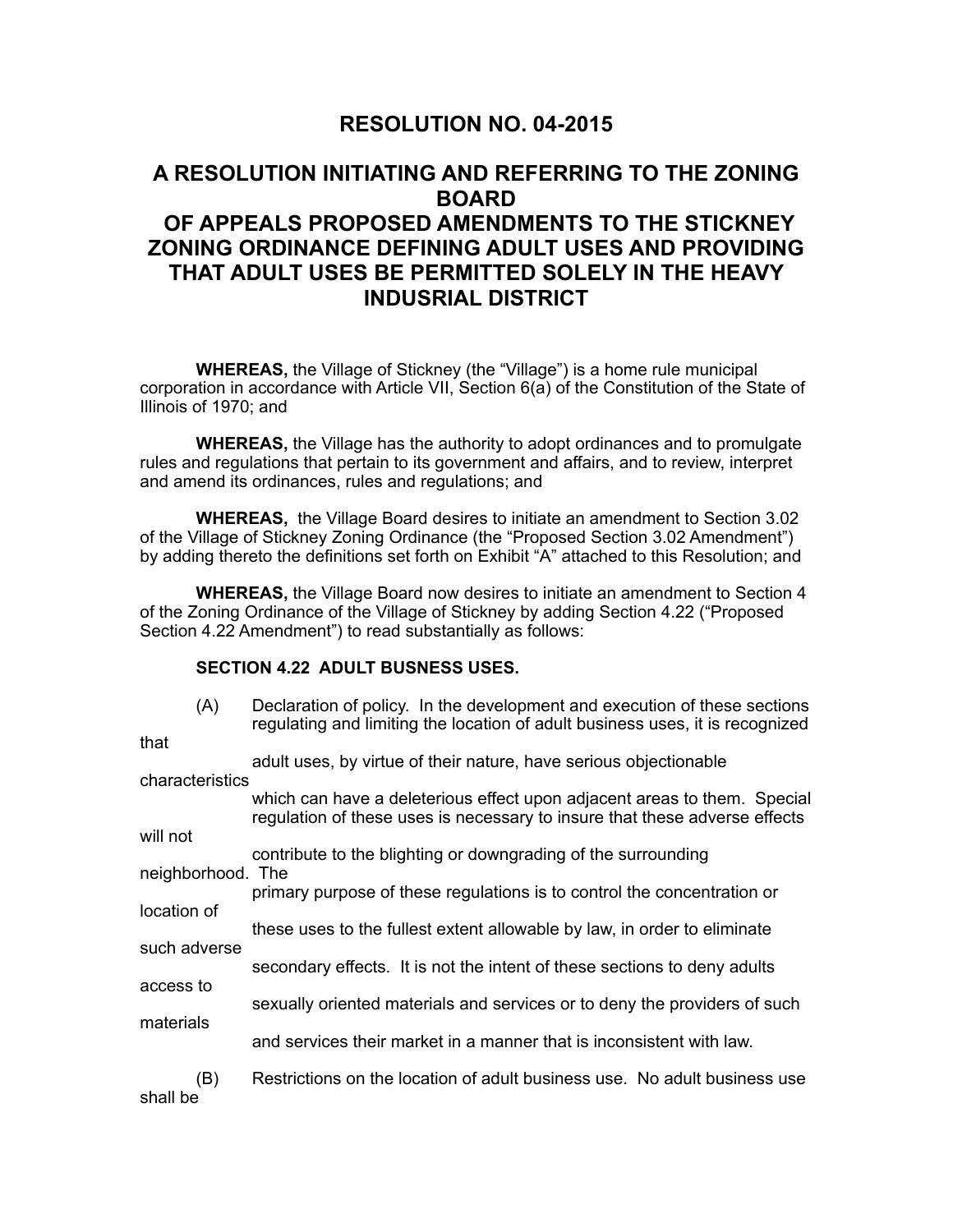| districts or uses as   | maintained (1) within two hundred (200) feet of any residential zoning                                                                         |
|------------------------|------------------------------------------------------------------------------------------------------------------------------------------------|
| property               | provided for under this ordinance; (2) within two hundred (200) feet of the                                                                    |
| a church,<br>facility. | line of another adult business use; or (3) within five hundred (500) feet of<br>school, library, park, or other publicly operated recreational |
| a straight             | The distances provided for in this section shall be measured by following                                                                      |
| point on the           | line without regard to intervening structures or public rights-of-way from a                                                                   |
| is nearest             | property upon which the proposed adult business use is to be located that                                                                      |
|                        | the property or the land use district boundary line from which the                                                                             |
| proposed use is to be  | separated.                                                                                                                                     |

**WHEREAS,** the Village Board now desires to initiate an amendment to Section 11.02 (the "Proposed Section 11.02 Amendment") of the Village of Stickney Zoning ordinance by adding adult business uses to the list of permitted uses in said Section provided that such adult business uses shall be subject to the provisions of the Proposed Section 3.02 Amendment and the Proposed Section 4.22 Amendment; and

**WHEREAS,** the Village Board has determined that it is appropriate and in the best interest of the Village to initiate the Proposed Section 3.02 Amendment, the Proposed 4.22 Amendment and the Proposed 11.02 Amendment and forward such matters to the Zoning Board of Appeals for a public hearing and a report and recommendation back to the Village Board.

### **NOW, THEREFORE, BE IT RESOLVED BY THE PRESIDENT AND BOARD OF TRUSTEES OF THE VILLAGE OF STICKNEY, COOK COUNTY, ILLINOIS, as follows:**

 **SECTION 1: RECITALS.** The facts and statements contained in the preamble to this Resolution are found to be true and correct and are hereby adopted as part of this Resolution.

**SECTION 2: INITIATION AND REFERRAL OF PROPOSED AMENDMENTS.**  Pursuant to the applicable provisions of the Village of Stickney Zoning Ordinance, the Village Board of Trustees hereby initiates the Proposed Section 3.02 Amendment, the Proposed Section 4.22 Amendment and the Proposed Section 11.02 Amendment and refers such to the Zoning Board of Appeals for public hearing and a report and recommendation back to the Village Board. The Village Attorney and Building Official are hereby directed to provide the appropriate notice for a public hearing.

**SECTION 3. EFFECTIVE DATE.** This Resolution shall be in full force and effect from and after its passage and approval as provided by law.

#### **PASSED this 3rd day of February 3, 2015.**

**AYES: Trustee Gomez, Lazansky, Savopoulos, Sleigher and White**

**NAYS:**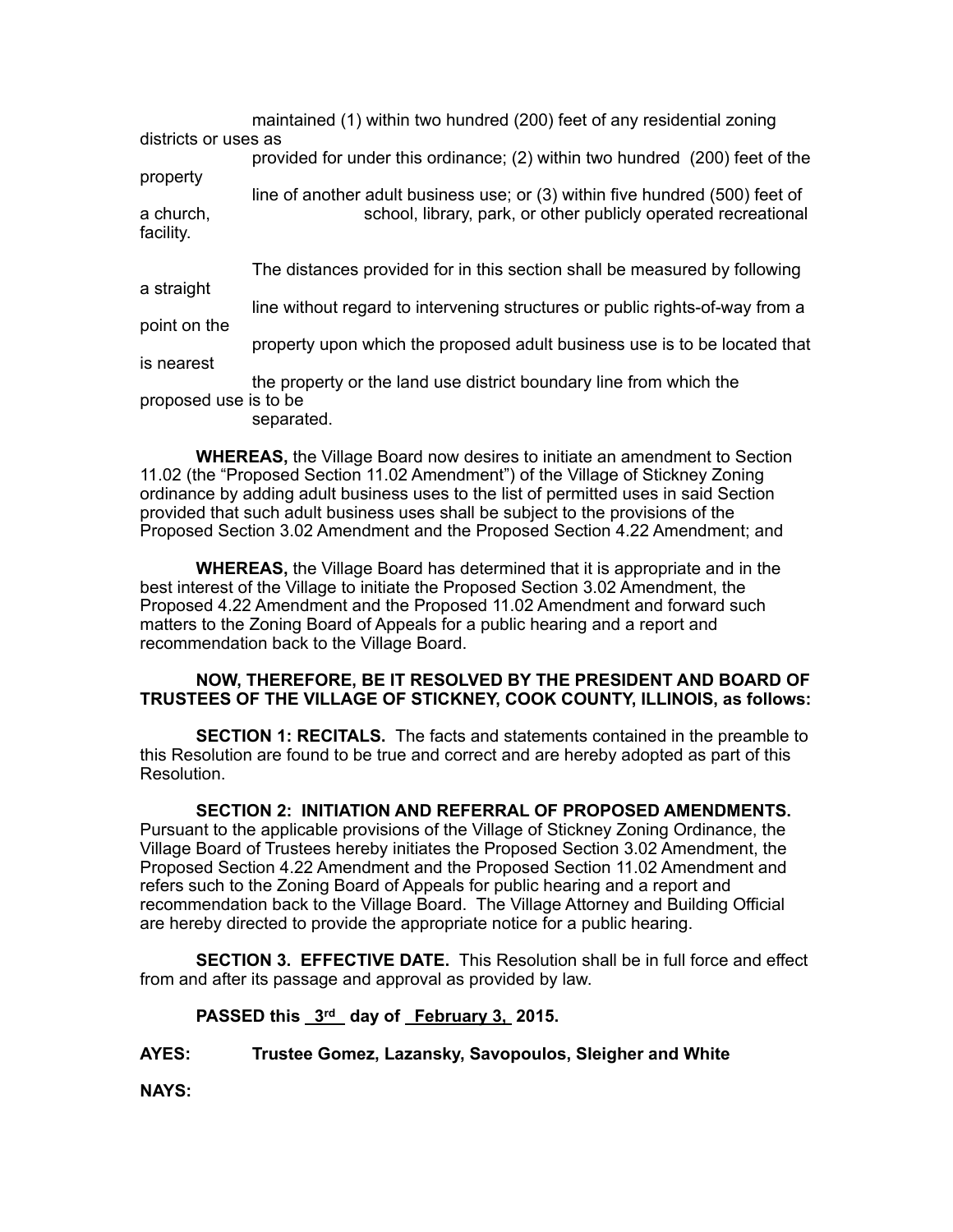**ABSENT: Trustee De Leshe**

**ABSTENTION:**

APPROVED by me this 4<sup>th</sup> day of February, 2015.

 **Deborah Morelli, President**

**ATTESTED AND FILED in my office this 4th day of February q, 2015.**

**\_\_\_\_\_\_\_\_\_\_\_\_\_\_\_\_\_\_\_\_\_\_\_\_\_\_\_\_\_\_\_\_\_\_\_\_\_\_\_\_**

**\_\_\_\_\_\_\_\_\_\_\_\_\_\_\_\_\_\_\_\_\_\_\_\_\_\_\_\_\_\_\_\_\_ Audrey McAdams, Village Clerk**

## **EXHIBIT A**

 Adult bookstore and/or video store. An establishment having as a significant or substantial portion of its stock in trade books, magazines, periodicals, or other printed matter, and/or photographs, films, motion pictures, video cassettes, slides, tapes, records, or other forms of visual or audio representations which are distinguished or characterized by their emphasis on matters depicting, describing, or relating to specified sexual activities or specified anatomical areas.

 Adult business use. The use of property for the operation of a use of which a significant or substantial portion involves an activity distinguished or characterized by its emphasis on matters depicting, describing, or relating to sexual activities or specified anatomical areas as they relate to sexual activities, including the operating of adult bookstore and/or video store, adult mini-motion picture theater, adult motion picture theater, adult motion picture arcade, and adult card, gift, and novelty store. For the purposes of this section, an adult business use shall not be deemed a retail business, service business, recreational, or social facility, accessory use, or general use.

 Adult card, gift, or novelty store. An establishment having as a significant or substantial portion of its stock in trade items, such as cards, games, articles of clothing, and novelties which are distinguished or characterized by an emphasis on depicting or describing specified sexual activities or specified anatomical areas.

 Adult mini-motion picture theater. An enclosed building or any portion or portions thereof having a capacity from six (6) to fifty (50) persons, where, for any form of consideration (including a coin or token inserted into a coin or token-operated projector, video screen, or other image producing device), patrons may view films, motion pictures, video cassettes, slides, or similar photographic electronic reproductions in which a significant or substantial portion of the total presentation time is devoted to the showing of materials that are distinguished by an emphasis on matters depicting, describing, or related to specified sexual activities or specified anatomical areas.